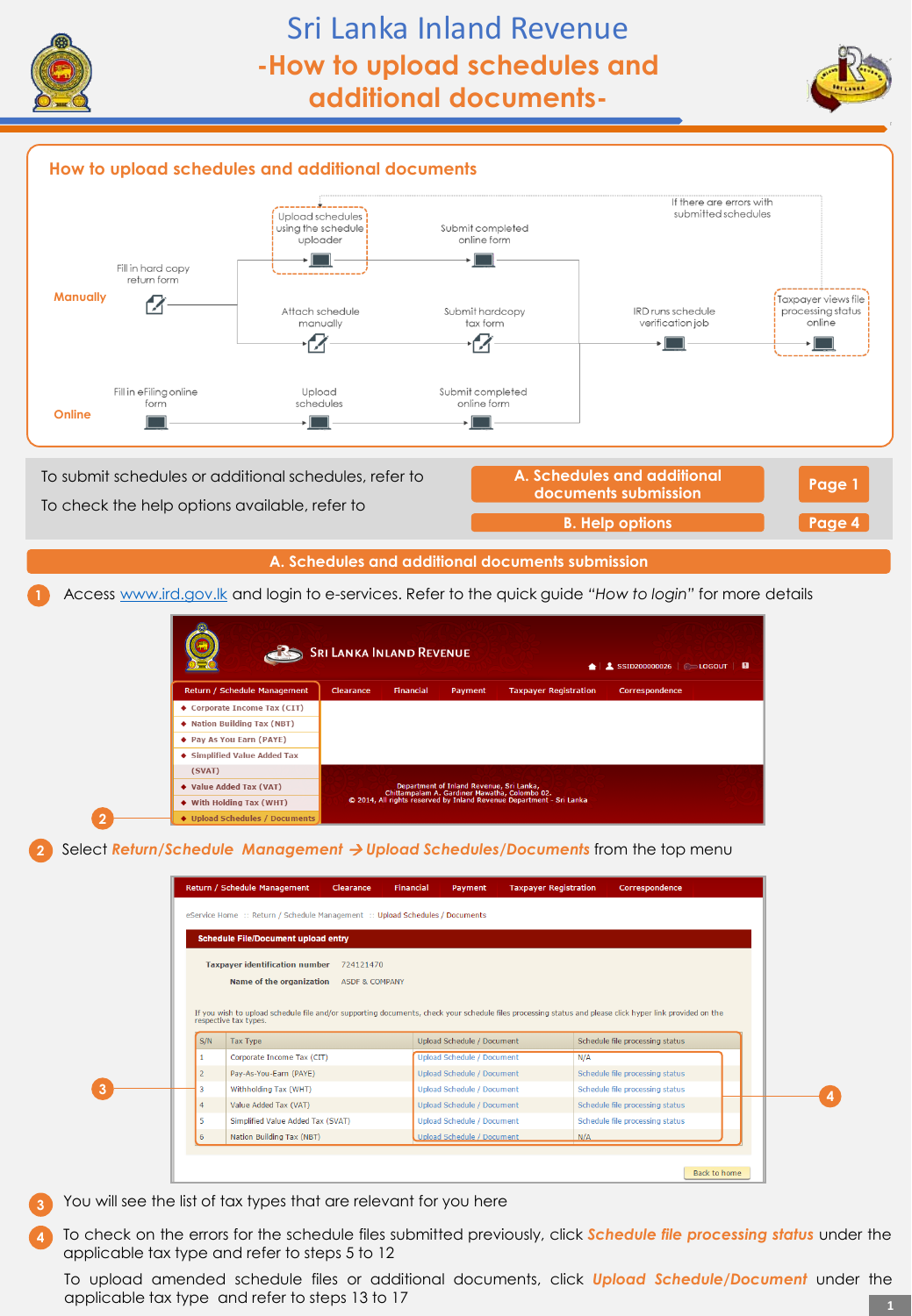



### **Schedule file processing status**

| <b>Schedule verify</b> |                                                      |                          |                                |             |              |                         |              |
|------------------------|------------------------------------------------------|--------------------------|--------------------------------|-------------|--------------|-------------------------|--------------|
|                        | <b>TIN</b>                                           | 724121470                |                                |             |              |                         |              |
|                        | <b>SVAT No.</b>                                      |                          |                                |             |              |                         |              |
|                        | <b>Tax type</b>                                      | <b>VAT</b>               |                                |             |              |                         |              |
|                        | * Period code                                        | 1632                     |                                |             |              |                         |              |
|                        | <b>Tax period from</b>                               | $\boxdot$<br>2016-08-01  | <b>Tax period to</b>           | 2016-08-31  |              | $\Box$                  |              |
|                        |                                                      |                          |                                |             |              |                         |              |
|                        |                                                      |                          |                                |             | Search       | Reset                   | Cancel       |
|                        |                                                      |                          |                                |             |              |                         |              |
| <b>Schedule file</b>   |                                                      |                          |                                |             |              |                         |              |
| <b>TIN</b>             | Schedule type                                        | Schedule file            | Process status                 | Upload date | Process date | Tota                    | Fail         |
| 724121470              | VAT - Schedule 03<br>- Input Imports                 | 724121470_VAT_SCHEDULE03 | <b>SUCCESS</b>                 | 2016-10-31  | 2016-10-31   | $\overline{\mathbf{3}}$ | $\mathbf{0}$ |
|                        | VAT - Schedule 04                                    | 724121470_VAT_SCHEDULE04 | <b>! PROCESSED WITH ERRORS</b> | 2016-10-31  | 2016-10-31   | $\overline{2}$          | $\mathbf{1}$ |
| 724121470              | - Credit / Debit                                     |                          |                                |             |              |                         |              |
| 724121470              | VAT - Schedule 02<br>Amendment -<br><b>Input Tax</b> | 724121470_VAT_SCHEDULE02 | <b>! REJECTED</b>              | 2016-10-13  | 2016-10-14   | $\mathbf{1}$            | $\mathbf{1}$ |
| 724121470              | VAT - Schedule 02<br>$-$ Input Tax                   | 724121470_VAT_SCHEDULE02 | <b>SUCCESS</b>                 | 2016-10-10  | 2016-10-10   | $\mathbf{1}$            | $\mathbf{0}$ |
| 724121470              | VAT - Schedule 01<br>- Output Tax                    | 724121470_VAT_SCHEDULE01 | <b>! PROCESSED WITH ERRORS</b> | 2016-10-06  | 2016-10-06   | 34                      | $\mathbf{1}$ |
| 724121470              | VAT - Schedule 02<br>$-$ Input Tax                   | 724121470_VAT_SCHEDULE02 | <b>! REJECTED</b>              | 2016-10-06  | 2016-10-06   | $\mathbf{1}$            | $\mathbf{1}$ |

 Enter the *Period Code* where you have submitted the schedule files. The *Tax period from* and *Tax period to* fields will automatically be displayed according to the period code entered

## Click *Search*

 The processing status of the previously submitted schedule files are displayed. There are 3 types of file processing status: **Success**, **Rejected** and **Processed with Errors**

To see the error details, click on the *TIN* hyperlink

| Serial No.   | Error Message                                                                                                                                                                                                                                                                                                                                                                                                                                                                                                                                           |  |
|--------------|---------------------------------------------------------------------------------------------------------------------------------------------------------------------------------------------------------------------------------------------------------------------------------------------------------------------------------------------------------------------------------------------------------------------------------------------------------------------------------------------------------------------------------------------------------|--|
| <b>NA</b>    | Column 'Purchaser's TIN' is required based on the file specification. Column 'Name of the Purchaser' is required based on the file<br>specification. Column 'Value of supply' is required based on the file specification.<br>Your file has been rejected due to basic validation failed. Please make sure of below points<br>1.Use latest / correct Schedule Template<br>2. Schedule has been passed through Verification Tool<br>3.All columns are in correct order<br>4. Data entered is correct and in proper format (Ex: Date format 'MM/DD/YYYY') |  |
| $\mathbf{H}$ | $1 - 1$ of 1 items<br>$\blacktriangleright$                                                                                                                                                                                                                                                                                                                                                                                                                                                                                                             |  |

 If the file is **Rejected**, the details of why the file was rejected is as shown. You will need to resubmit the entire file again with the correct details.

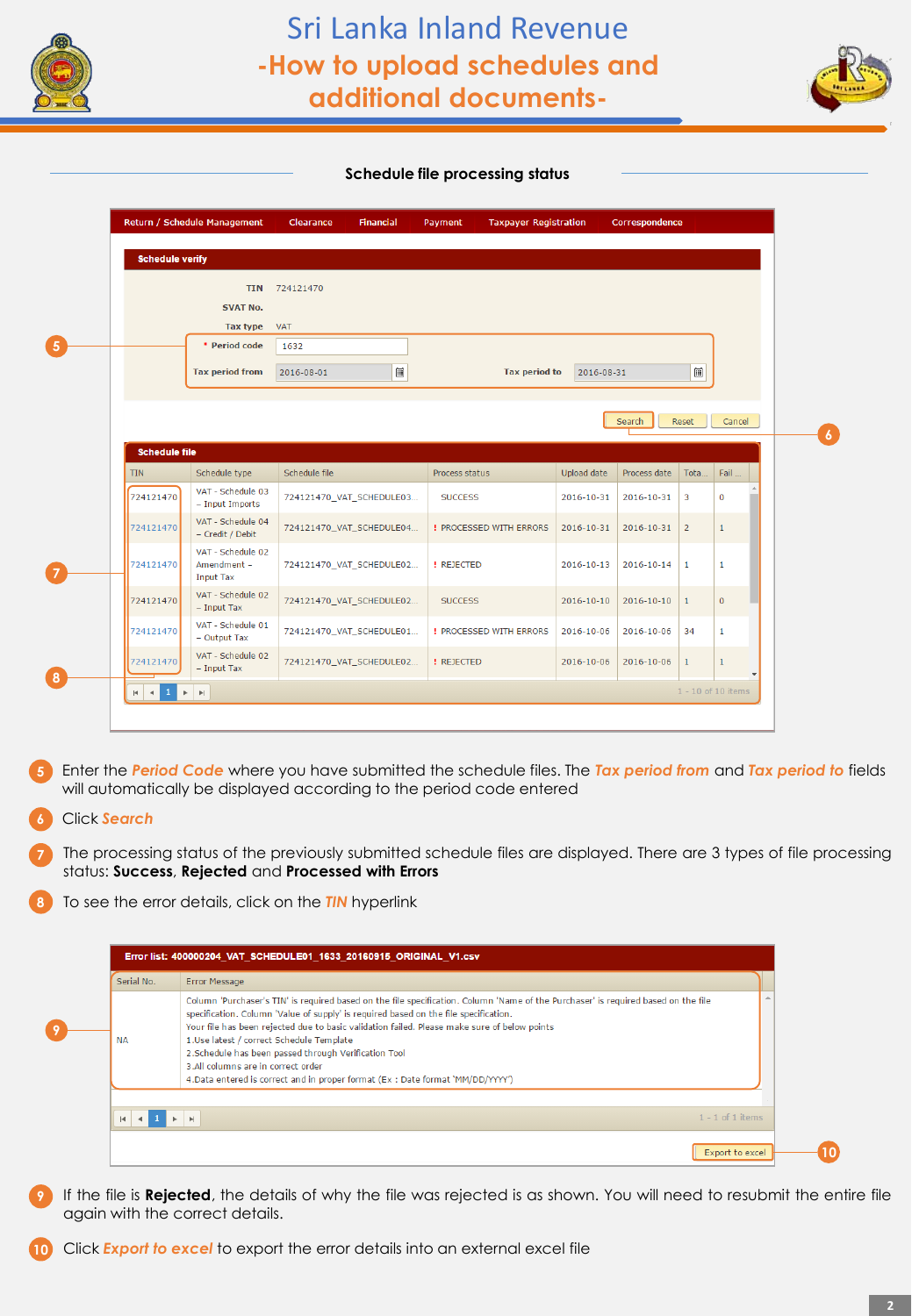





- **11** If the file is **Processed with Errors**, the individual erroneous rows where the error occurred together with the corresponding error message will be displayed. You will need to correct these errors and to resubmit the file
- 12 Click **Export to excel** to export the error details into an external excel file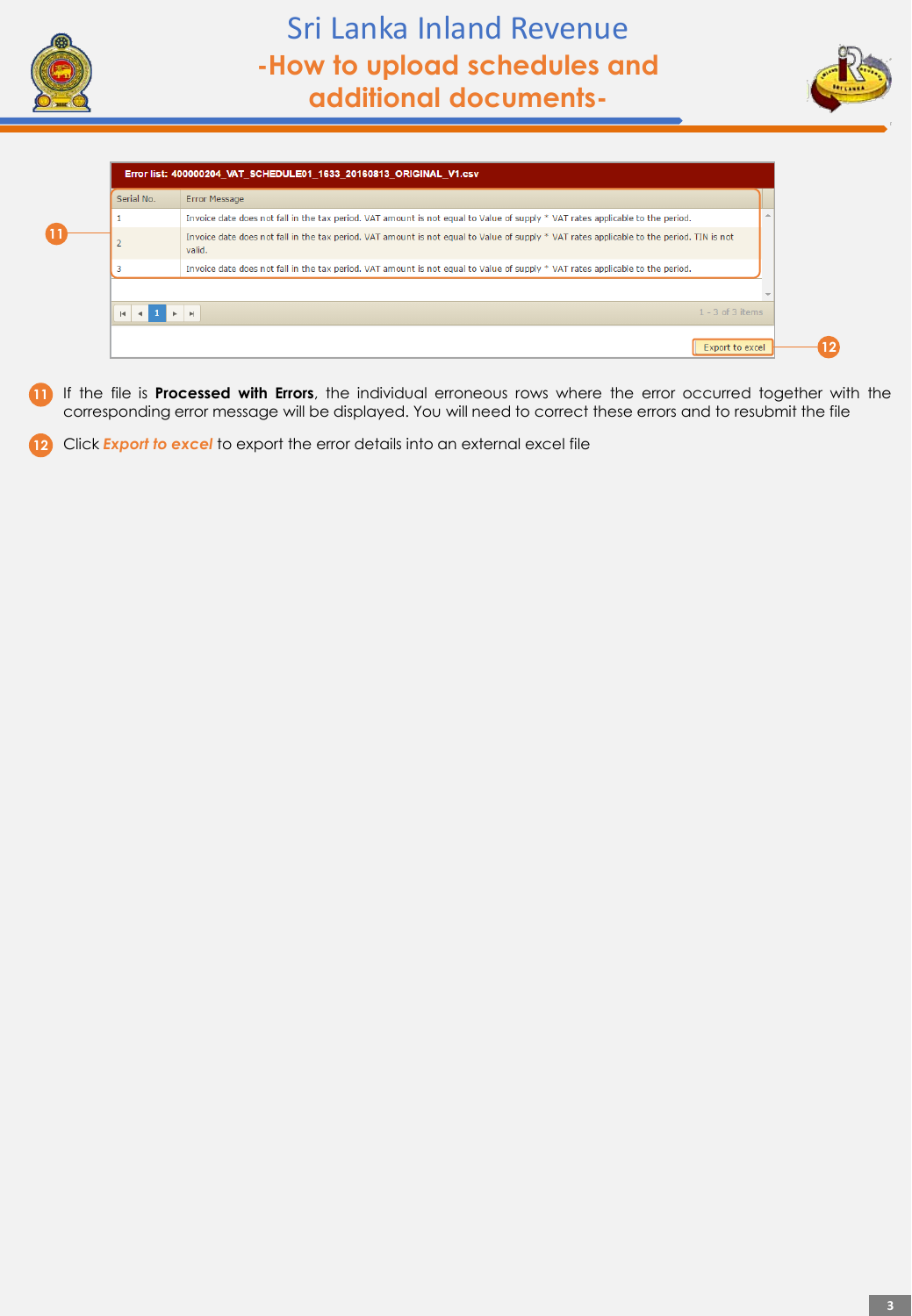



### **Upload schedule / document**

|          | <b>Taxpayer identification number</b>    | 724121470                      |                          |                                  |                                                               |
|----------|------------------------------------------|--------------------------------|--------------------------|----------------------------------|---------------------------------------------------------------|
|          | Name of the organization                 | <b>ASDF &amp; COMPANY</b>      |                          |                                  |                                                               |
|          | Tax type                                 | <b>VAT</b>                     |                          |                                  |                                                               |
|          | * Period Code                            | 1632                           | $\bullet$                |                                  |                                                               |
|          | <b>Tax Period From</b>                   | 2016-08-01                     |                          | To                               | 2016-08-31                                                    |
| $\Box$   | <b>Upload schedule Files / Documents</b> |                                |                          |                                  |                                                               |
|          | Document Type Schedule                   |                                | <b>Sub Document Type</b> | VAT - Schedule 01 - Output Tax v | <b>Select Files</b>                                           |
|          |                                          |                                |                          | <b>Document Name</b>             |                                                               |
|          | <b>Document Type</b>                     | <b>Sub Document Type</b>       |                          |                                  |                                                               |
| Schedule |                                          | VAT - Schedule 01 - Output Tax |                          |                                  | 724121470 VAT SCHEDULE01 1632 20160720 ORIGINAL V1.csv Remove |

**13** Enter the *Period Code* where you are willing to submit the schedule or document files. The *Tax period from* and *Tax period to* fields will automatically be displayed according to the period code entered

**14** Select the *Document Type*, *Sub Document Type* and click *Select Files* to choose the file to be uploaded

**15** The selected document is shown here

**16** Click *Submit*

|     | <b>Taxpayer identification number</b>                                         | 724121470                                                                                                      |           |                 |
|-----|-------------------------------------------------------------------------------|----------------------------------------------------------------------------------------------------------------|-----------|-----------------|
|     | Tax type                                                                      | <b>VAT</b>                                                                                                     |           |                 |
|     | <b>Period Code</b>                                                            | 1631                                                                                                           |           |                 |
|     | <b>Tax Period From</b>                                                        | 2016-07-01                                                                                                     | <b>To</b> | 2016-07-31      |
| S/N | I hereby acknowledge the receipt of following document/s.<br>Type of Document |                                                                                                                |           | Date of receipt |
| 1   | Schedule - VAT - Schedule 01 - Output Tax                                     |                                                                                                                |           | 2016-11-30      |
|     |                                                                               | In case of any discrepancy between the document submitted and acknowledged, it will be informed in due course. |           |                 |
|     |                                                                               |                                                                                                                |           |                 |

**17** You will receive an acknowledgement of your submission. Click *Print* to print a record for your own reference

### **Guidelines for Schedule / Document Uploading:**

- 1. Submission of future period schedules or documents is not allowed
- 2. Amended schedules can be uploaded if and only if the original schedules were submitted previously
- 3. For any schedule submission, previously submitted schedules need to be processed by IRD first. If schedule status is pending processing, you are not allowed to submit schedules for same schedule type